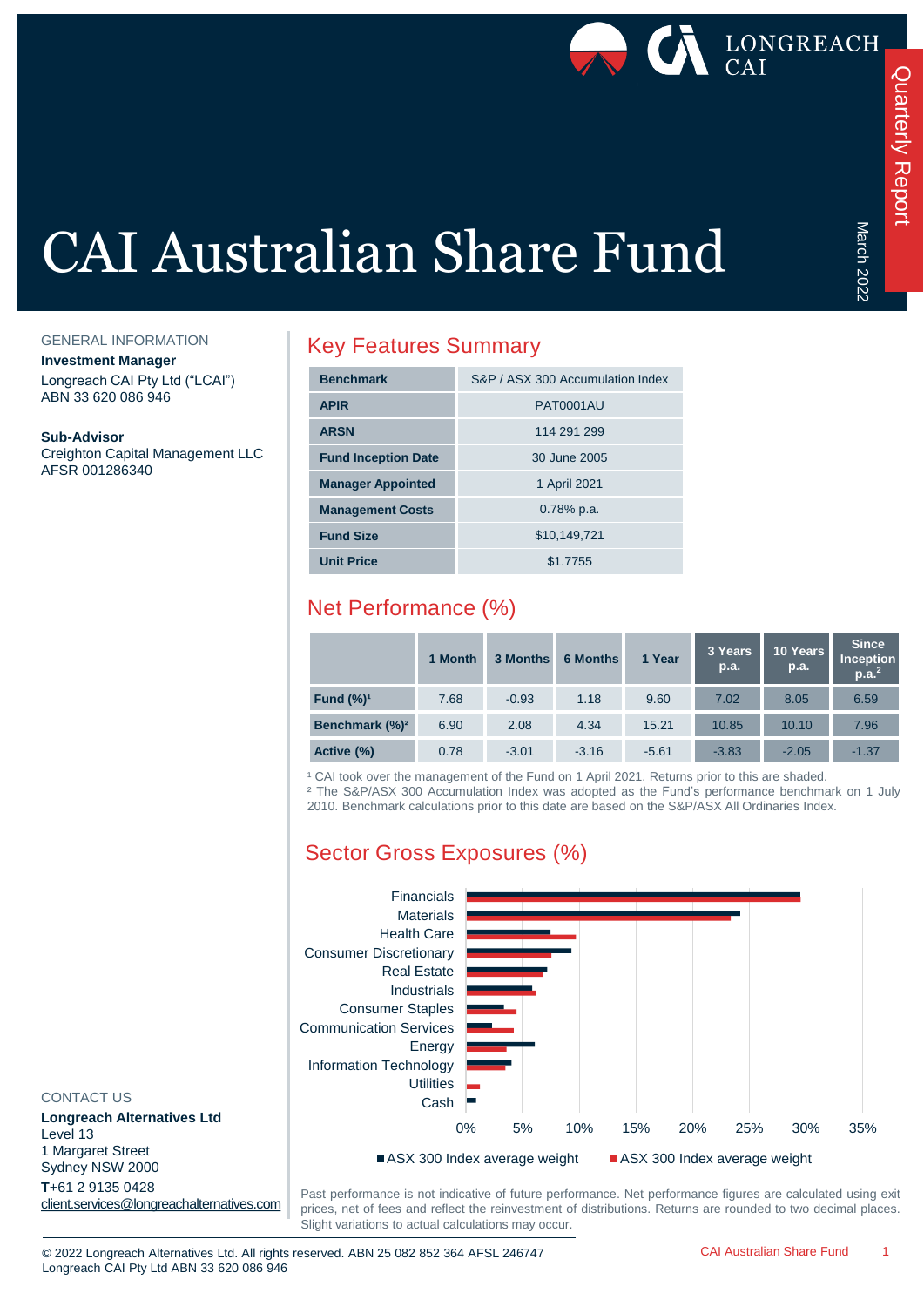

## Market Review

Global equity markets fell over the March quarter, with the MSCI Developed Market Index falling -4.4% in local currency terms. Australian equities rose due to a strong March and surging Resource performance, with the ASX200 up +2.1% over the same period. At a sector level, Energy (+29.0%), Materials (+15.4%) and Utilities (+14.1%) outperformed the most, whilst IT (-16.8%), Consumer Discretionary (-10.4%) and Healthcare (-10.3%) fell the most.

From a broad market perspective, inflation and the Ukraine war impacted prices. The Oil price was up over \$30 to \$107.91/bbl (+39%), Iron ore prices rose to \$US153/Mt (+32%), and the AUD FX rate was up to US75.1cents (previously 72.8). The AU 10 - Year bonds also surged +116bps to 2.83% (prev 1.67%) as inflationary fears take hold.

#### **Best and Worst ASX Performers**

The best performing ASX 100 stocks during the quarter were Woodside Petroleum (+54.0%), BHP Group (+30.5%) and AGL Energy (+28.4%). The worst performers were Reliance Worldwide Corp (-31.0%), Reece Ltd (-29.2%), and Xero Ltd (-27.4%). Among the Small Ordinaries, the best performers were Core Lithium (+133.1%), Lake Resources (+97.5%) and Sayona Mining (+84.6%). The worst performers were Zip Co (-65.7%), Dubber Corp (-52.0%) and Redbubble Ltd (-52.6%).

#### **Style Commentary**

Value stocks had one of their strongest performance periods in January and February, before strongly mean-reverting in March. The size of factor return-reversals observed over the last two years has been rather extraordinary to witness and we suspect many traditional factor-based investors have faced a very rough volatility ride over recent years. This is one reason the CAI investment process favours machine-based learning over the more traditional factor-beta investing, which we view as risk factors, not alpha factors. Over this volatile quarter, the strongest style performance came from Composite Value (+6.5%), Fundamental Growth (+5.6%) and Earnings Yield (+2.8%). The weakest style returns were Price Momentum (-3.0%), Low Volatility (-2.4%) and High Quality (-1.5%).

#### **Economic Commentary**

The Australian Federal Budget saw a significant \$104bn windfall over five years; even after \$39bn more stimulus. Real GDP rebounded by +3.4% q/q, the largest since 1976. Y/Y the number improved to +4.2%, below the RBA's bullish +5% forecasts, but amazingly 3.4% above pre-Covid levels.

February dwelling prices rose 0.6% m/m and 20.6% y/y as growth moderates. Residential approvals surged to +43.5% m/m to 224k vs 5.0% consensus, no doubt due to prevailing high prices.

February employment numbers surged again by +77k vs +37k consensus, with the unemployment rate falling to 4.0% which is a cyclical low. February business conditions also rebounded to +8.5, reversing January's collapse, with confidence again surging to +12.7. Selling costs and labour costs are at near-record highs, suggesting much higher CPI ahead. Consumer confidence however fell 4.2% m/m and is at below-average levels.

Overseas, US, China and Europe all showed mixed economic numbers, with a skew to the negative.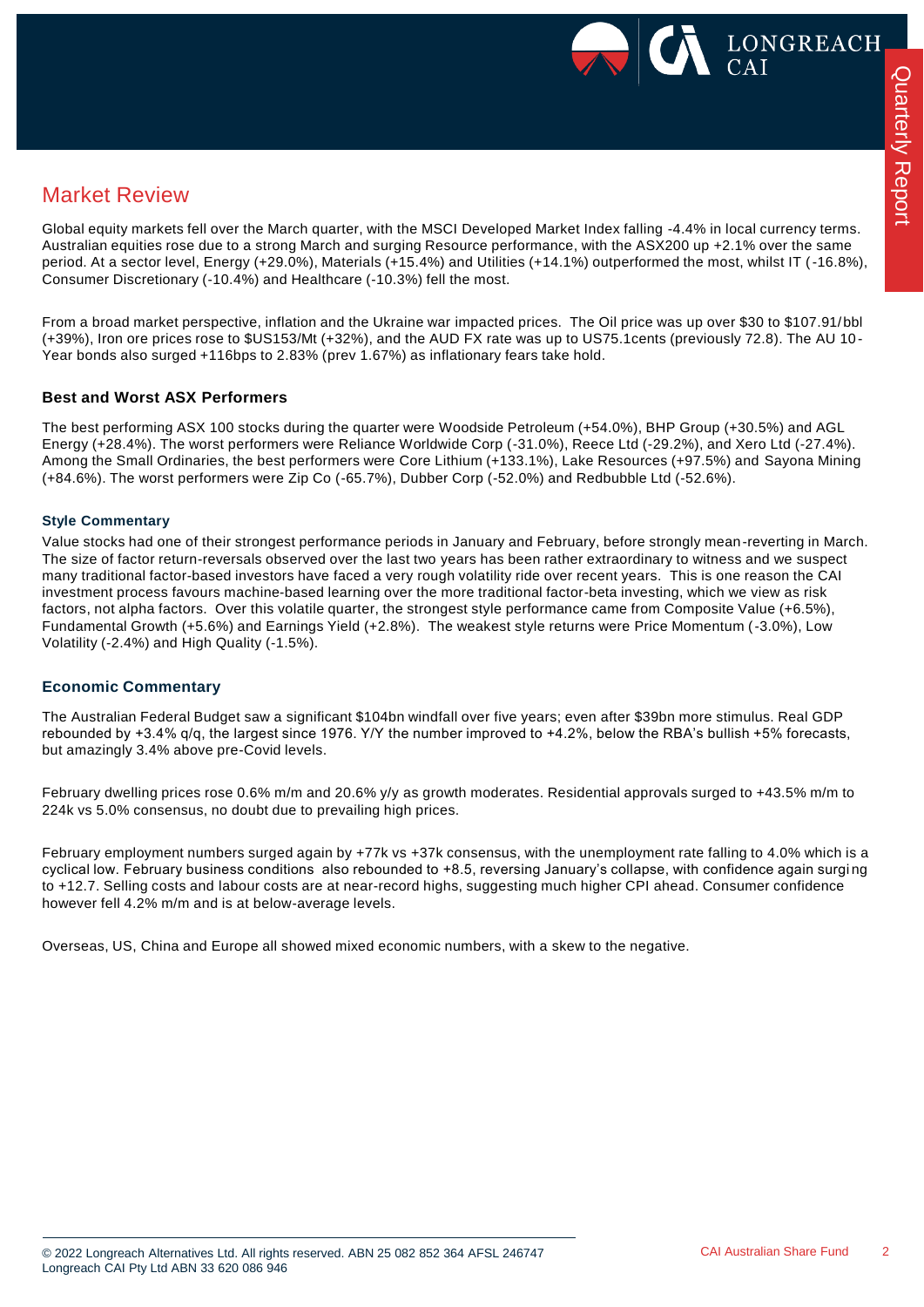

## Fund Performance

The Fund underperformed over the March Quarter, falling -0.69% (before fees), or -2.77% vs the S&P/ASX300 index. The Brinson-based attribution shows this was predominantly driven by weak stock selection (SS) which contributed -3.31% over the quarter and the remaining +0.53% was due to asset allocation and interaction.

The Fund's negative result came about due to sharp, violent volatility driven by historically large market factor reversals in Value vs Growth over January. Geopolitical tensions and the threat of war over February also had a negative impact. Whilst the Fund did generate stronger performance in March (+7.77% before fees), the larger losses in January and February drove the overall performance result for the quarter.

The CAI stock prediction rates were weaker than normal over this period, with the investment process driven by assessing historically similar conditions (macro as well as micro). The investor expectation being that on average, investors will rea ct similarly today when faced with similar conditions as they have faced in the past. This is not a perfect relationship; forec asting markets is a complex exercise, particularly over the short term.

#### **Outlook**

Despite the Fund's recent losses, CAI maintains a positive, yet cautious, outlook given the current set of market-based circumstances facing investors. As the many uncertainties begin to unwind, and stronger consensus views form, the CAI process should see improved prediction rates return towards their longer-term positive levels, as we have already started to see most recently in March.

| <b>TOP 5 CONTRIBUTORS</b> | <b>Average Weight (%)</b> |              | Total Return (%) |             |              | <b>Return Contribution (%)</b> |             |              |       |
|---------------------------|---------------------------|--------------|------------------|-------------|--------------|--------------------------------|-------------|--------------|-------|
|                           | <b>Port</b>               | <b>Bench</b> | $+/-$            | <b>Port</b> | <b>Bench</b> | $+/-$                          | <b>Port</b> | <b>Bench</b> | $+/-$ |
| <b>Macquarie Group</b>    | 4.58                      | 3.51         | 1.06             | 8.18        | $-1.04$      | 9.21                           | 0.94        | $-0.04$      | 0.98  |
| <b>Whitehaven Coal</b>    | 1.34                      | 0.15         | 1.19             | 63.02       | 63.02        | 0.00                           | 0.71        | 0.08         | 0.63  |
| <b>Incitec Pivot</b>      | 1.06                      | 0.30         | 0.76             | 24.26       | 16.98        | 7.29                           | 0.57        | 0.05         | 0.52  |
| <b>Santos</b>             | 2.63                      | 0.89         | 1.73             | 24.77       | 24.77        | 0.00                           | 0.59        | 0.18         | 0.41  |
| <b>CSL</b>                | 2.54                      | 6.01         | $-3.47$          | $-7.24$     | $-7.24$      | 0.00                           | $-0.08$     | $-0.47$      | 0.40  |

## Top and Bottom Five Contributors

| <b>BOTTOM 5 CONTRIBUTORS</b>          | <b>Average Weight (%)</b> |              | <b>Total Return (%)</b> |             |              | <b>Return Contribution (%)</b> |             |              |         |
|---------------------------------------|---------------------------|--------------|-------------------------|-------------|--------------|--------------------------------|-------------|--------------|---------|
|                                       | <b>Port</b>               | <b>Bench</b> | $+/-$                   | <b>Port</b> | <b>Bench</b> | $+/-$                          | <b>Port</b> | <b>Bench</b> | $+/-$   |
| <b>Xero</b>                           | 2.30                      | 0.72         | 1.58                    | $-33.82$    | $-27.35$     | $-6.47$                        | $-1.32$     | $-0.26$      | $-1.06$ |
| <b>Idp Education Pty</b>              | 1.92                      | 0.33         | 1.59                    | $-18.23$    | $-8.42$      | $-9.80$                        | $-0.72$     | $-0.04$      | $-0.69$ |
| <b>James Hardie Industries</b>        | 2.41                      | 0.78         | 1.63                    | $-21.16$    | $-26.58$     | 5.42                           | $-0.93$     | $-0.25$      | $-0.68$ |
| Woodside Petroleum                    | 0.00                      | 1.28         | $-1.28$                 | 0.00        | 53.99        | $-53.99$                       | 0.00        | 0.54         | $-0.54$ |
| <b>Reliance Worldwide Corporation</b> | 1.01                      | 0.13         | 0.88                    | $-35.57$    | $-31.03$     | $-4.54$                        | $-0.55$     | $-0.05$      | $-0.50$ |

## Fund Attribution (%)

|                    | AA Alpha | <b>SS Alpha</b> | <b>Interaction Alpha</b> | <b>Total Alpha<sup>3</sup></b> |
|--------------------|----------|-----------------|--------------------------|--------------------------------|
| 1 month            | 0.41     | $-0.05$         | 0.51                     | 0.87                           |
| 3 months           | 0.04     | $-3.31$         | 0.49                     | $-2.78$                        |
| Since 1 April 2021 | 0.22     | $-3.75$         | $-0.99$                  | $-4.53$                        |

<sup>3</sup> Total Alpha is presented on a gross basis (before management costs).